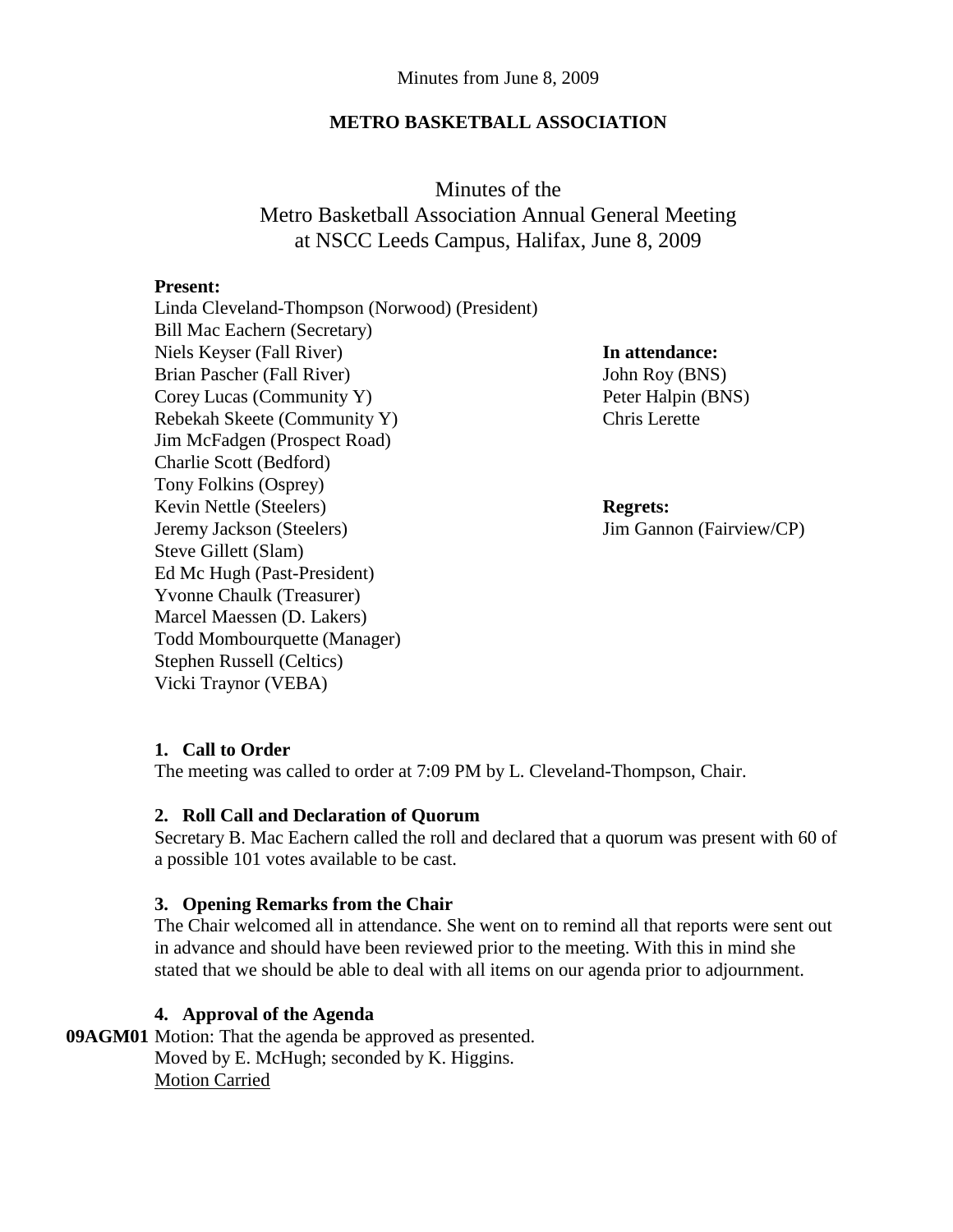# **5. Approval of Minutes from the Previous Meeting**

**09AGM02** Motion: That the minutes of the June 23, 2008 meeting be approved as presented.

Moved by C. Scott; seconded by J. Jackson.

Motion Carried

# **6. Treasurer's Report**

The Financial Report as prepared by Treasurer Y. Chaulk was presented. The balance at the end of the fiscal year was \$38,537 and the balance available to start the 2009-2010 season was projected to be approximately \$11,800.

**09AGM03** Motion: That the Treasurer's Report be accepted as presented. Moved by R. Skeete; seconded by C. Scott. Motion Carried

# **7. League Manager's Report**

**09AGM04** Motion: That the League Manager's Report be accepted as presented. Moved by C. Scott; seconded by Y. Chaulk. Motion Carried

# **8. Standing Committee Reports**

- Rules Committee No report to present as the committee did not meet.
- Constitution and By-Laws Committee Committee Chair B. Mac Eachern introduced the report by stating that amendments to the constitution were necessary. As a result of our failure to be able to have an audit done we could be violating our own constitution unless we made the recommended amendments.

Discussion ensued as to the required nature of an audit, the possibility of hiring an accountant or bookkeeper and the nature of our financial records.

**09AGM05** Motion: That Article 14.5 of the MBA Constitution be amended to read: "14.5 The books and records of the MBA may be inspected at the registered office of the MBA by: 14.5.1 Any member, at any reasonable time within two days prior to the annual general meeting; or 14.5.2 Any Club Representative at any time so long as a written request to do so is submitted ten days in advance.". Moved by C. Scott; seconded by J. McFadgen.

Motion Carried

- **09AGM06** Motion: That Article 12 and sections 14.1 and 14.2 of Article 14 be repealed. Moved by R. Skeete; seconded by J. Jackson. Motion Carried
- **09AGM07** Motion: That the MBA have an Expense and Revenue Policy document drafted and approved by the Executive for presentation to and approval by the membership at the next Annual General Meeting. Moved by T. Folkins; seconded by B. Pascher. Motion Carried
	- Discipline Committee No report to present as the committee did not meet.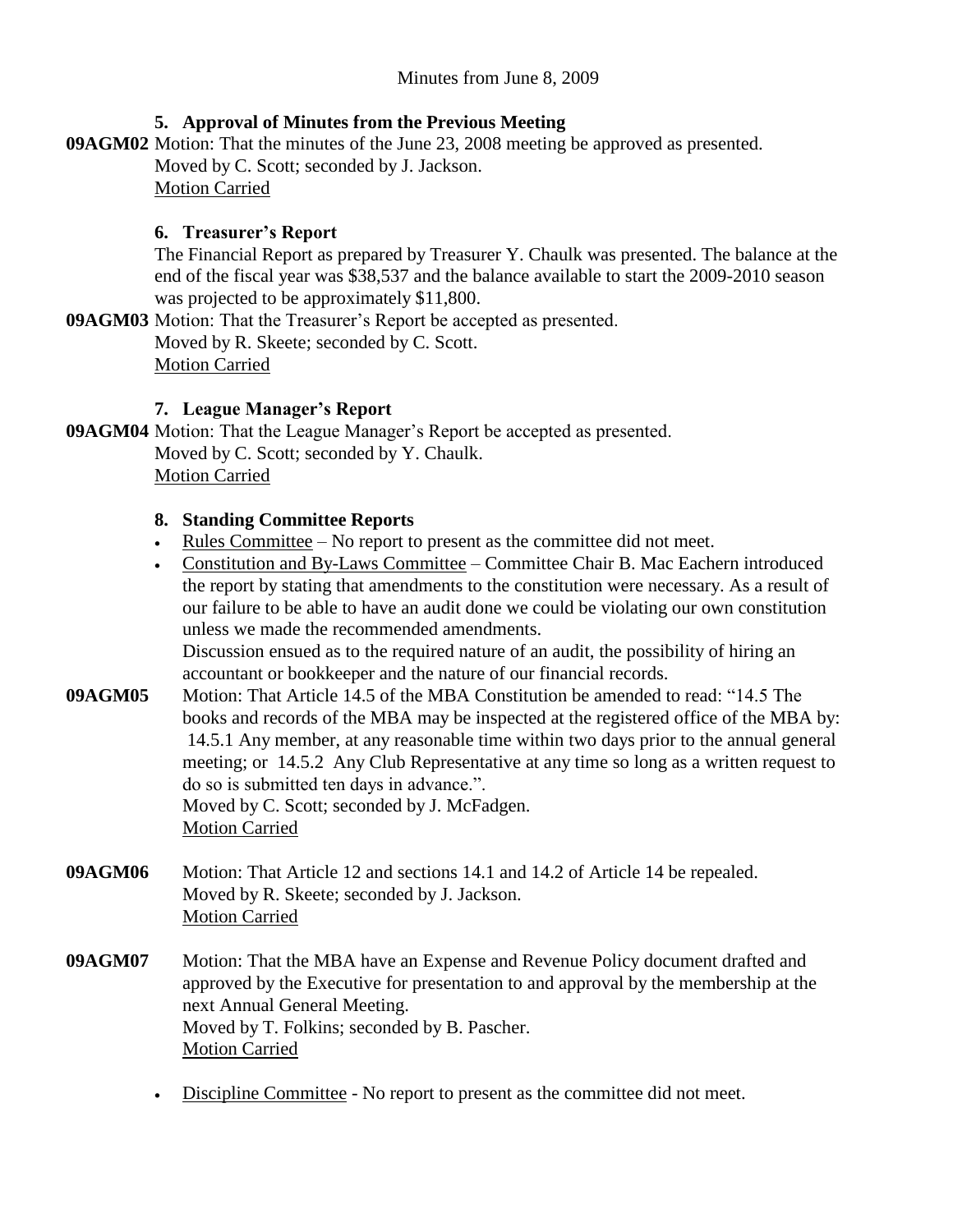## **9. Fee Structure for 2009-2010 Season**

League Manager T. Mombourquette spoke to this matter describing the present fee structure and how any increases would be used for the betterment of the league. He described the major issues as being: the increase in cost of the P3 schools as we would now be charged for 10 hours as opposed to 8 hours per day; the number of young and overwhelmed scorekeepers and our failure to be able to retain older scorekeepers; Discipline issues and the possible solution of having Game Spotters. With many uncertainties it was felt that it would not be possible to establish a firm fee structure at this time and a proposal was put forward by T. Folkins that a ceiling of a \$50 increase be imposed. Discussion ensued on the need to establish fees as soon as possible so that clubs can set their registrations.

**09AGM08** Motion: That the MBA Executive be given license to increase registration fees by a \$50.00 Ceiling, provided that they are able to establish it by the end of June. Moved by C. Scott; seconded by J. Jackson.

**09AGM08a** Amendment to the Motion: That the MBA Executive provide a breakdown of what any increase will provide. Moved by J. Jackson; seconded by B. Pascher. Amendment Carried Amended Motion Carried

## **10. Results of Bantam Boys on Sundays**

A brief discussion took place on this item and the general consensus was that it the bantam boys should continue to play on Sundays.

## **11. Communications with Coaches**

T. Mombourquette reported that we did not hold the traditional Coaches Meeting prior to this past season. The reason was that the same coaches attended each year and that you were preaching to the choir. The coaches who attend are not the problem coaches who you would like to reach. The problem is how do we get our message across to coaches who will not attend meetings and if we made the meetings mandatory, how would we enforce it? If we made certification mandatory, we would lose coaches.

Mr. Mombourquette explained that in many cases, support is missing from the clubs. M. Maessen stated that Club Representatives must accept the responsibility of communicating with the coaches. Changes in disciplinary policies are forthcoming and it must be the clubs who ensure that all their coaches know the new rules.

P. Halpin suggested that BNS could put on a clinic for Club Presidents or Representatives in September. T. Folkins stressed that rather than using a broad brush, specific issues should be targeted. He suggested starting with coach's and bench conduct.

Consensus was that the MBA should provide the structure and that the clubs must enforce the rules. It was felt that the Executive should follow up on this issue in time for the next season.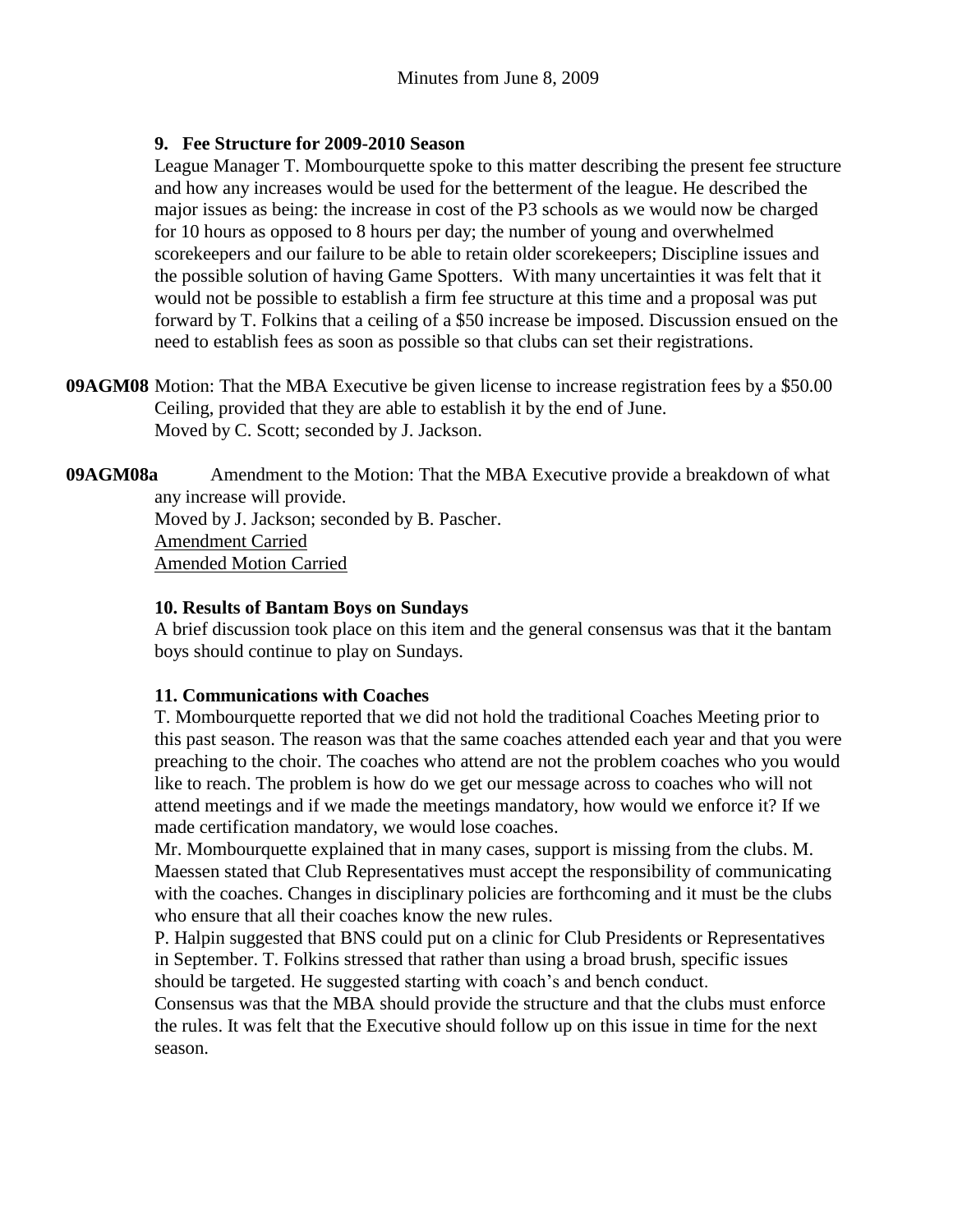# **12. Executive Election**

|   | The following slate of candidates was put forward to make up the MBA Executive: |
|---|---------------------------------------------------------------------------------|
|   | L. Cleveland-Thompson                                                           |
|   | N. Keyser                                                                       |
|   | Y. Chaulk                                                                       |
|   | <b>B.</b> Mac Eachern                                                           |
|   | E. McHugh                                                                       |
| - | R. Skeete                                                                       |
|   | T. Adderson                                                                     |
|   | K. Higgins                                                                      |
|   | K. Nettle                                                                       |
|   | O. Hayes                                                                        |
|   | S. Gillett                                                                      |
|   | Vice-President -<br>Past President -                                            |

- C. Lucas

**09AGM09** Motion: That the slate of candidates for the MBA Executive be accepted as presented. Moved by M. Maessen; seconded by C. Scott. Motion Carried

# **13. Games Running Late**

B. Mac Eachern outlined the fact that numerous games were running late and that this was causing problems for those teams who were unfortunate enough to have to play the later games in those gyms. In some cases games were cut short as the gyms were booked by other groups. In other cases caretakers simply shut off the lights when the booking expired. Discussion as to the reasons for games running late and possible solutions ensued.

**09AGM10** Motion: That overtime be eliminated for the upcoming season and that this action be evaluated at mid-season.

Moved by M. Maessen; seconded by C. Scott. Motion Carried

# **14. Posting of Player Statistics on the Website**

C. Lerette explained that numerous complaints are received over supposed errors in player statistics. He questioned the value of posting such statistics.

**09AGM11** Motion: That we cease posting player points on the website.

Moved by C. Scott; seconded by K. Nettle.

A discussion as to the pros and cons of having the player statistics posted held. While there was no consensus on the issue it was agreed that there was some merit and motion was withdrawn.

Motion withdrawn

# **15. Notification of Executive Meetings**

J. McFadgen requested that notification of Executive meetings be sent out to all clubs so that a representative can attend as an observer if they wish.